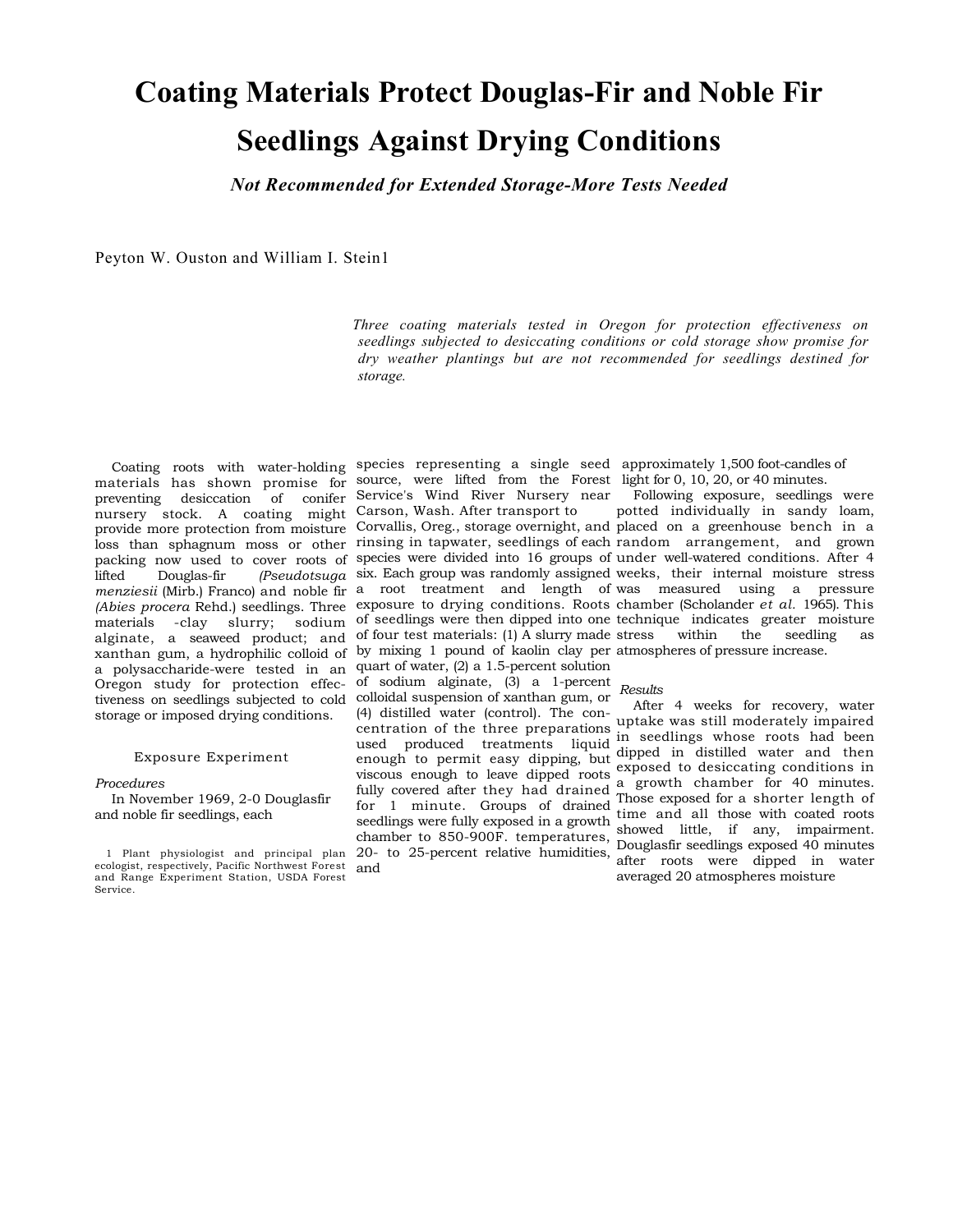stress; coated seedlings averaged 10.3 ever, coatings raised the average base noble fir seedlings exposed 40 minutes averaged 13 atmospheres; seedlings 9.0 atmospheres. significant at the 99percent level of slurry the best on noble fir. probability.

to desiccating conditions

TABLE 1.-Average moisture stress in seedlings after treatment, exposure to drying conditions, and 4 weeks' growth in pots

| <b>Exposure</b><br>ın<br>growth | Protective treatment |  |                 |                                              |
|---------------------------------|----------------------|--|-----------------|----------------------------------------------|
| (minutes) water                 |                      |  | slurry alginate | chamber Distilled Clay Sodium Xanthan<br>gum |

|             | $-Moisture stress, aimos pure res-$ |
|-------------|-------------------------------------|
| Douglas-fir |                                     |
|             |                                     |

| $\bf{0}$ | 8  | 11        | 10 | 8 |
|----------|----|-----------|----|---|
| 10       | 8  | 11        | 9  | 9 |
| 20       | 9  | 11        | 11 | 8 |
| 40       | 20 | 10        | 12 | 9 |
|          |    | Noble fir |    |   |
|          |    |           |    |   |
| 0        | 6  | 7         | 9  | 8 |
| 10       | 9  | 7         | 7  | 8 |
| 20       | 10 | 9         | 7  | 8 |
| 40       | 13 | 8         | 11 | 8 |

averaged 250 and 217 percent greater than the base levels of 8 and 6 atmospheres, respectively, for seedlings whose roots were dipped in water and not desiccated. Maximum difference between unstressed and stressed seedlings with coated roots was only 29 percent. Thus, all coatings provided substantial protection against exposure to drying conditions. How

atmospheres (table 1). Waterdipped level up to 3 atmospheres above nondifferences, tested by covariance water uptake. If ranked by degree of analysis using top/root weight ratio as this effect, xanthan gum was the a covariate, proved statistically best coating on Douglas-fir and clay water-dipped controls, coated which may indicate that the coatings per These se have a slight depressing effect on

Moisture stresses in Douglas-fir and in noble fir than in Douglasfir, but the noble fir seedlings exposed 40 minutes general trend was not without Moisture stresses tended to be lower level.

# Storage Experiment

# *Procedures*

In another experiment, 2-0 Douglasfir and noble fir seedlings lifted in November 1969 were treated and placed immediately in cold storage.

#### *Results*

Moisture stress ranged from 2 to 7 atmospheres in sample trees of each group when removed from cold storage. But during 1 month in pots, larger average differences in moisture stress developed as shown in the following tabulation:

| ртонестве театтери робена работе п |                  |    |
|------------------------------------|------------------|----|
|                                    | $-A$ tmospheres- |    |
| Water plus moist<br>sphagnum moss  | 13               | 10 |
| Clay slurry                        | 36               | 13 |
| Xanthan gum                        | 42               | 19 |
| Sodium alginate                    | 53               | 22 |
| Species average                    | 36               | 16 |

exceptions. Moisture stress in Douglas-lower (probability level, 99 percent) fir for all treatments combined in seedlings whose roots had been averaged 10.2 atmospheres; for noble fir, dipped in water and covered with 8.4 atmospheres. The difference is sphagnum moss than in those with significant at the 99-percent probability coated roots. The difference in average Moisture stress averaged significantly moisture stress between slurry-coated and alginateor xanthan-coated seedlings was similarly significant. Again, moisture stress averaged significantly lower in noble fir seedlings than in Douglasfir (probability level, 99 percent).

## Discussion

Four groups of about 60 seedlings each experimental evidence indicates that were used for each species, one for moisture stress should be minimized to each of the same four treatments used increase survival and growth of previously. Each group of treated outplanted seedlings to the maximum. seedlings was packed in an individual Cleary (1971) found that photosynthesis polyethylene bag. Moist sphagnum in Douglas-fir seedlings under laboratory moss was packed only around roots of conditions was reduced to 88, 36, and 17 seedlings dipped in water. After 8 percent of maximum at moisture weeks' storage at 35°F., eight seedlings stresses of 10, 20, and 24 atmospheres, were randomly selected from each respectively. Permanent damage resulted group, potted, grown for 4 weeks, when moisture stress exceeded about 35 and then measured for moisture stress. atmospheres. Winjum noted that field Textbook information plus recent performance of bare-root Douglasfir seedlings is adversely affected when their moisture stress before planting reaches 20 atmospheres. 2

> 2Jack K Winjum. Personal communication May 21, 1971. Weyerhaeuser Company, Centralia, Wash.